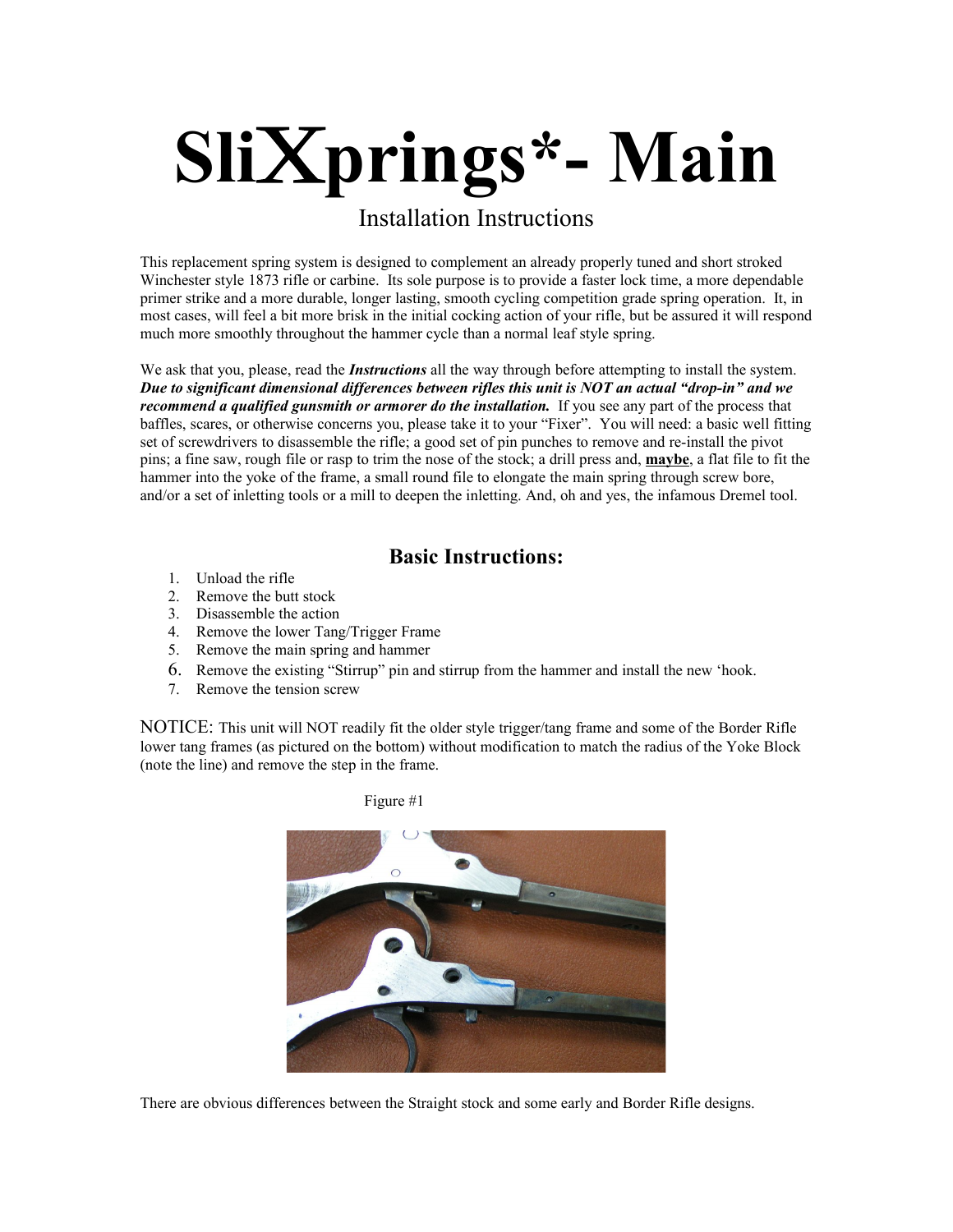The straight stock is more easily installed (see bottom tang in Fig. #3). The Border Rifle with the curved Trigger tang is more complicated. You may have to machine the correct radius (see Fig.#1) **and** you **WILL** have to elongate the main-spring through hole so the screw will thread **straight up** into the Yoke Block (see Fig.  $#2$ )



Figure #2 Before and After Elongating main spring screw bore.

**Straight Stocks:** First, **remove the 4-40 set screw** from the rear of the Yoke. Set the Yoke Block on your tang. Take your original tension screw and start it from the top and tighten only part way. Then start your main spring screw from the bottom, again only part way. Be sure the Yoke Block is centered on your tang frame **then** tighten the screws, beginning with the tension screw. Because of the excessive tolerances on different rifles, some fitting for screw alignment may be necessary, you may have to drill the main spring bore hole.

**Border Rifles**: Set the yoke block on your tang. Insert your original tension screw loosely from the top. While clamping the Yoke Block firmly flush with the front of the trigger frame against the radius, carefully adjust the set screw to just touch the trigger frame. Now snug the tension screw and install your main spring screw. *Carefully*, alternate tightening the two screws until the Yoke block is properly aligned and flush with the tang when tight. You may have to re-adjust the set screw as you tighten the other two. **Please go carefully!**

Figure # 3: The Yoke Block unit correctly installed. Be sure to check that the stock tang screw will thread into the tang. Some of the series of tang screw bores are not aligned and centered. You may have to modify either the screw head or the hole. (notice the set screw positioned at the rear of the top Frame)

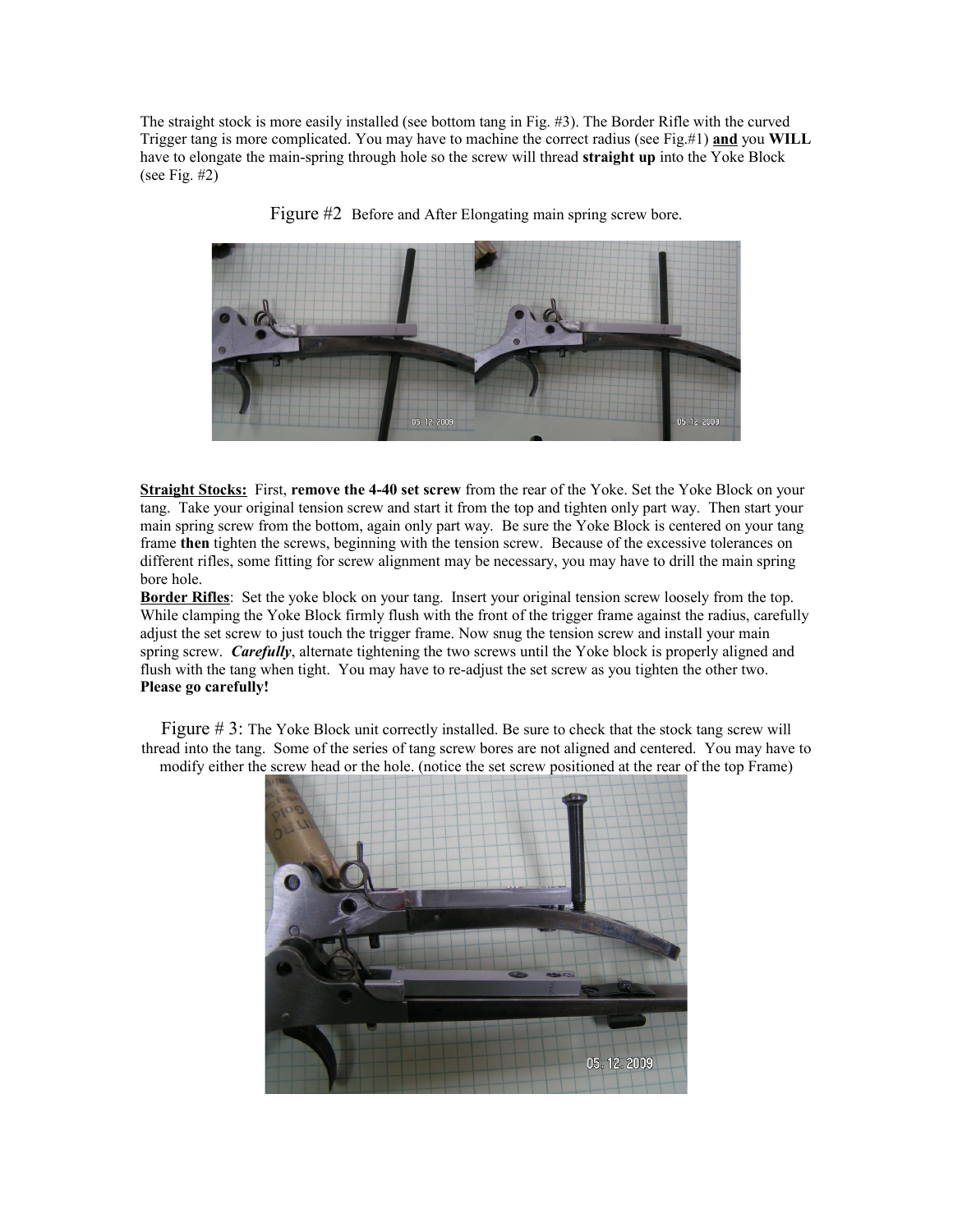### **Step 2: Inlet the "Nose" of the Butt Stock:**



Remove the tang through screw and insert the unit into the stock. Use a scribe or sharp pencil to mark the area to be removed (see fig. #4) then, remove the excess wood all the way to the existing relief line. You can use whatever tools you have to trim the nose flat with the shoulder of the Butt Stock (see fig  $#5$ ). A simple wood rasp will do it in about two minutes, a small fine toothed saw will take about the same time. Be careful! Some inletting may be necessary later to get the stock to fit.

**Step 3: Exchange the Hammer Stirrups.** Notice the new "Stirrup" needs to have the "Hook" facing toward the hammer (see fig. #6). Check that the pin will pass freely through the hook, drill as necessary and be sure to *re-peen* the hook pin!